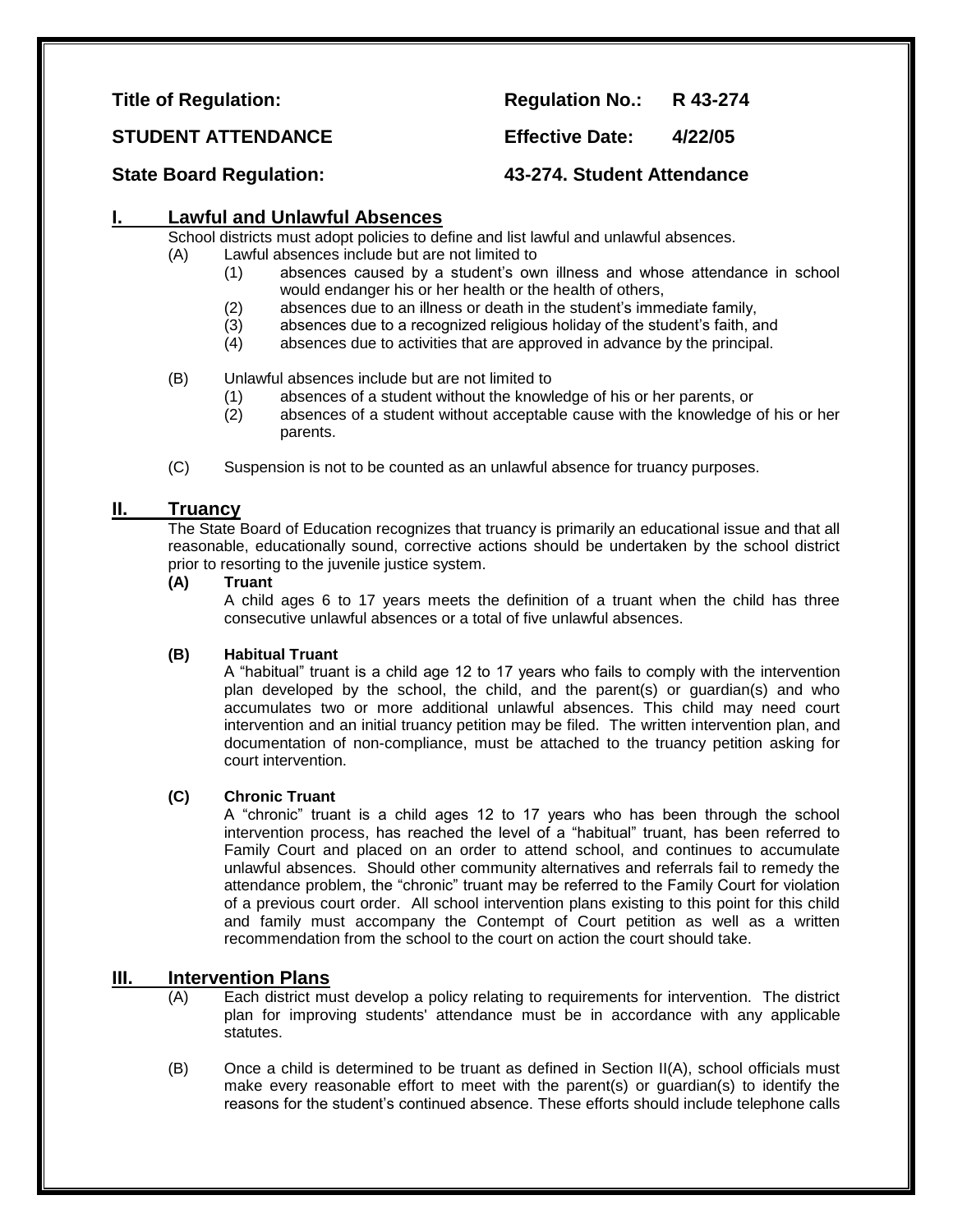# R 43-274 (p 2 of 3)

and home visits, both during and after normal business hours, as well as written messages and e-mails. School officials must develop a written "intervention plan" to address the student's continued absence in conjunction with the student and parent(s) or guardian(s).

- (C) The intervention plan must include but is not limited to
	- (1) Designation of a person to lead the intervention team. The team leader may be someone from another agency.
	- (2) Reasons for the unlawful absences.
	- (3) Actions to be taken by the parent(s) or guardian(s) and student to resolve the causes of the unlawful absences.
	- (4) Documentation of referrals to appropriate service providers and, if available, alternative school and community-based programs.
	- (5) Actions to be taken by intervention team members.
	- (6) Actions to be taken in the event unlawful absences continue.
	- (7) Signature of the parent(s) or guardian(s) or evidence that attempts were made to involve the parents(s) or guardian(s).
	- (8) Documentation of involvement of team members.<br>(9) Guidelines for making revisions to the plan.
	- Guidelines for making revisions to the plan.
- (D) School officials may utilize a team intervention approach. Team members may include representatives from social services, community mental health, substance abuse and prevention, and other persons the district deems appropriate to formulate the written intervention plans.

# **IV. Referrals and Judicial Intervention**

At no time should a child ages 6 to 17 years be referred to the Family Court to be placed on an order to attend school prior to the written intervention planning being completed with the parent(s) or guardian(s) by the school. A consent order must not be used as an intervention plan from any local school or school district. Should the parent(s) or guardian(s) refuse to cooperate with the intervention planning to remedy the attendance problem, the school district has the authority to refer the student to Family Court in accordance with S.C. Code Ann. § 59-65-50 (1990), and a report shall be filed against the parent(s) or guardian(s) with the Department of Social Services in compliance with S.C. Code Ann. § 20-7-490 (2)(c)(Supp. 2002).

### (A) Petition for a School Attendance Order

If the intervention plan is not successful and further inquiry by school officials fails to cause the truant student and/or parent(s) or guardian(s) to comply with the written intervention plan or if the student and/or parent(s) or guardian(s) refuses to participate in intervention and the student accumulates two or more additional unlawful absences, the student is considered an "habitual" truant. Each referral must include a copy of the plan and specify any corrective action regarding the student and/or the parent(s) or guardian(s) that the district recommends that the court adopt as well as any other available programs or alternatives identified by the school district. The intervention plan must be attached to the petition to the Family Court and served on the student and the parent(s) or guardian(s).

### (B) Petition for Contempt of Court

Once a school attendance order has been issued by the Family Court and the student continues to accumulate unlawful absences, the student is considered to be a "chronic" truant and school officials may refer the case back to Family Court. The school and district must exhaust all reasonable alternatives prior to petitioning the Family Court to hold the student and/or the parent(s) or guardian(s) in contempt of court. Any petition for contempt of court must include a written report indicating the corrective actions that were attempted by the school district and what graduated sanctions or alternatives to incarceration are available to the court in the community. The school district must include